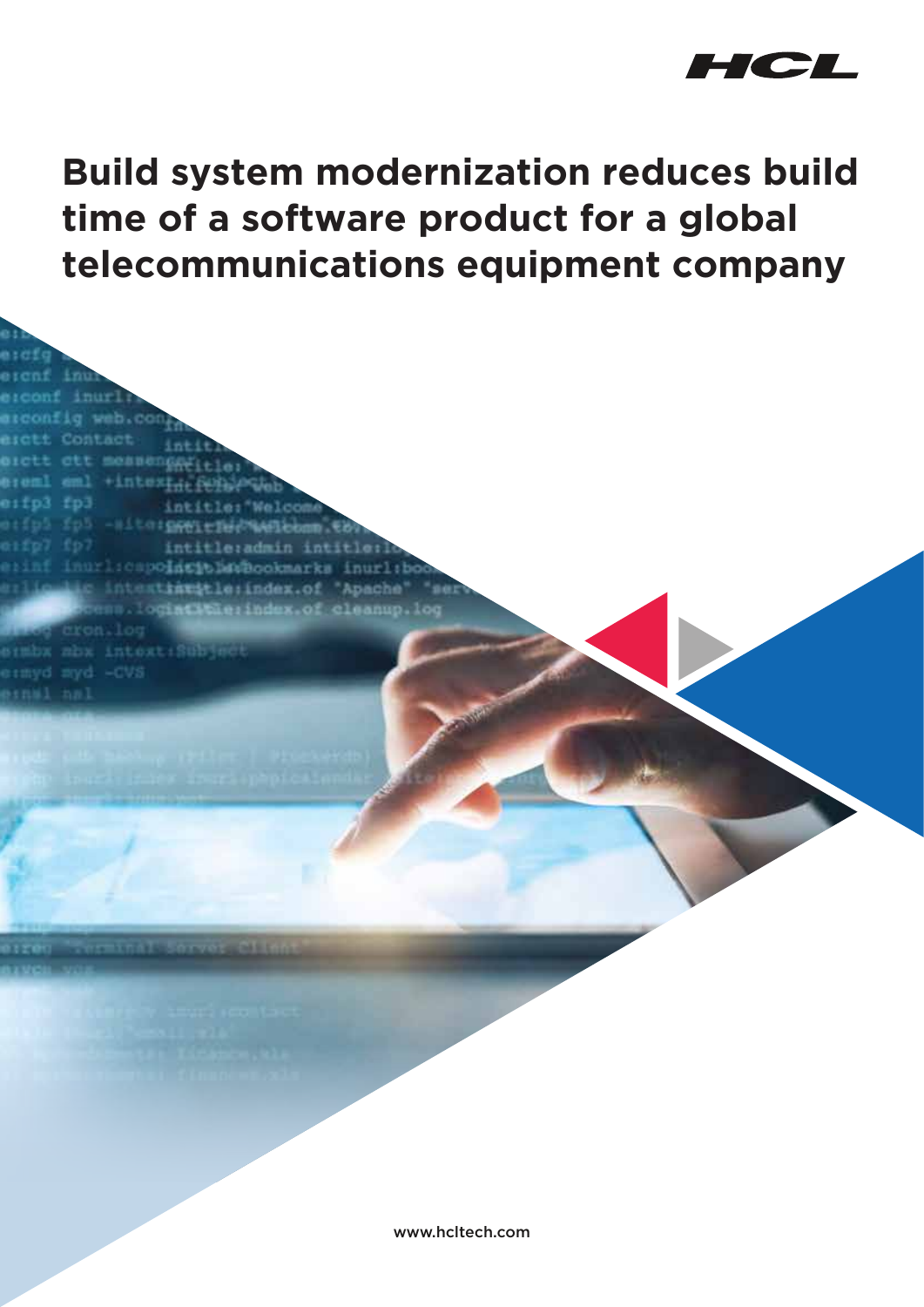

# About the Client

A global telecommunications equipment company which functions majorly in areas of fixed, mobile and converged networking hardware, IP technologies, software and services, with operations in more than 130 countries.



# Business Challenges/ Objectives

The customer had a huge software product that generated multi million dollars for them. As new features were gradually added to the software product, the size of that software grew further. Total build and deployment time for the product then increased to a staggering 55 hours. This impacted release frequency, continuously bringing down the productivity of developers and testers. Product size had grown to multi-million lines of code. With the growing team size and customer base from multiple locations, development got distributed across 4 time zones and 18 teams, adding to the complexity of build and deployment. The regression testing cases had grown to multi thousands.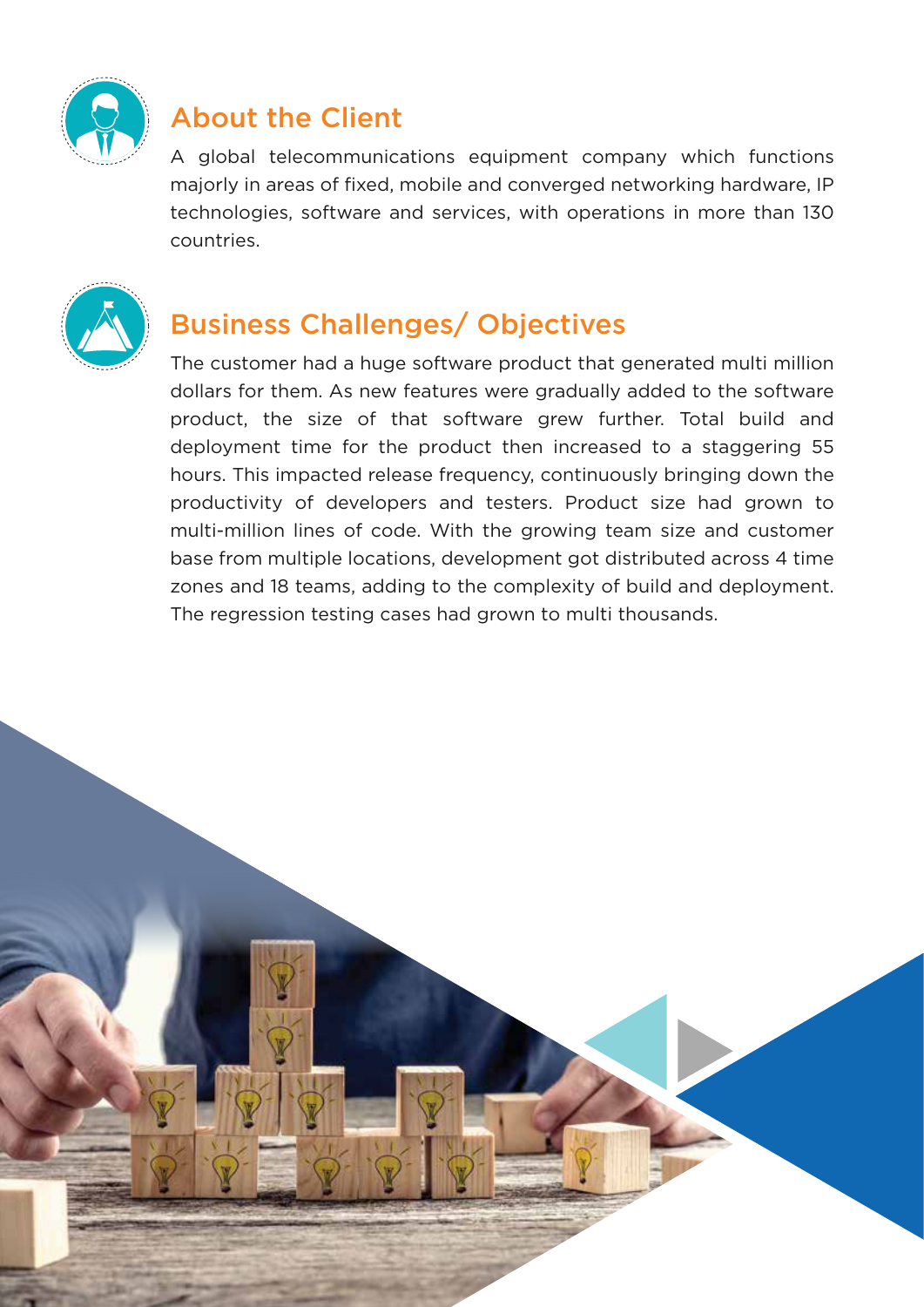

### HCL's Approach and Solution

HCL leveraged its rich experience in telecom industry and verticals, combined with DevOps solutions to modernize the whole build system:

1 2

An assessment exercise was conducted by DevOps SMEs to identify the gaps/ errors in current processes and recommended practices

Configuration of Continuous Integration (CI) tools was facilitated

3 4

HCL implemented an ingenious DevOps solution that included standardizing SCM practices, enacting governance and control, implementing build optimization strategies, using in-built features in CI tools and performance tuning

An in-house AI based solution helped to select regression test cases based on impact analysis of changes